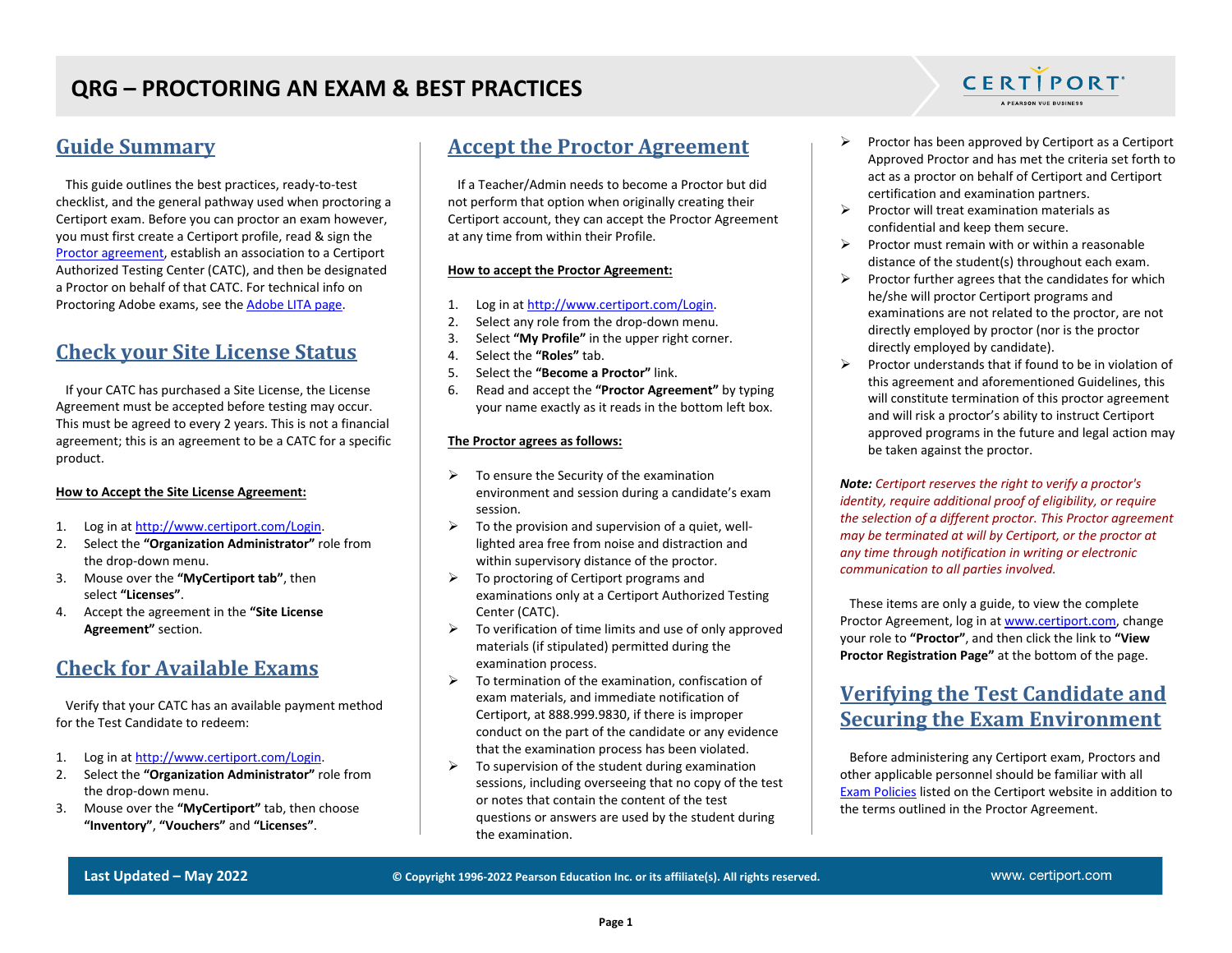# **QRG – PROCTORING AN EXAM & BEST PRACTICES**

 The CATC is responsible for verifying the Test Candidate's identity with at least one form of valid identification (containing both a photograph and the Test Candidate's signature). See our ful[l exam administration policies.](https://certiport.pearsonvue.com/Educator-resources/Exam-policies/Administration)

### **Launching the Exam Software**

 Double-click on the desktop shortcut to launch the Certiport exam delivery system that will facilitate the specific exam program you are trying to administer:

**Compass:** This solution is used for the delivery of most of our exams. See th[e Compass Install & Setup](https://certiport.pearsonvue.com/Support/Quick-reference-guides)  [guides](https://certiport.pearsonvue.com/Support/Quick-reference-guides) for more information including download & install.



*Note: Compass has a Windows and a Mac version. Not all programs are available in each system. For a list of current deliverables in any system, please see ou[r Technical](https://certiport.pearsonvue.com/Support/Technical-requirements)  [Requirements](https://certiport.pearsonvue.com/Support/Technical-requirements) page.*

#### **How to confirm Compass is ready:**

 *Make sure your Compass software has been associated with your CATC's testing center ID and the exam content has been downloaded. See the* [Compass guide](https://certiport.pearsonvue.com/Support/Quick-reference-guides) *for detailed information.*

- *1.* Locate and launch the Compass software on your computer (previous section).
- 2. If your Compass has not been associated with a testing center you will see a red box stating: **"In order to proceed, a Proctor must log in and associate this machine to a Certiport Authorized Testing Center"**. If your testing Center is associated with your organization, you will see your name at the top of the page. You can skip to step 4.

3. If your compass software is not associated with a testing center, log in using your Certiport.com username and password. Select your center and press **"Save"**.

| Login |
|-------|
|       |

**Note:** *This pull-down menu will only show testing centers with which you are associated. If nothing shows, contact [CATC Support](https://certiport.pearsonvue.com/Support.aspx) to be added to your school's account. Once you are added, return to step 2.*

- 4. Select the **"Manage Exams"** tab on the left.
- 5. Select the **"Language"** of the exams from the dropdown menu. Language [availability](https://certiport.pearsonvue.com/Educator-resources/Exam-details/Exam-releases) may vary.
- 6. Locate the exam you will be proctoring for your students. If it says **"**(**Downloaded)"** on the right, your exam is ready to give to your Test Candidates and you can press the **"Close Window"** link at the bottom center of your screen. If it doesn't, then check the box to the left of the exam and press the **"Download Exams"** button on the bottom right of the page.

**Note:** *Some exams do not need to be downloaded.*

## **Test Candidate Login**

 After launching any of the exam delivery systems, the first thing to appear will always be the Test Candidate Login. Although each exam delivery method has a unique user interface, the basic outline to proctoring an exam within each model is similar. For end-to-end instructions on the use of one particular system, please refer to the [Quick Reference Guides](https://certiport.pearsonvue.com/CATCs/Quick-reference-guides) located on our website.



 After the software is launched, the Test Candidate will log in using their Certiport profile Username and Password (Compass for Windows is used for all examples).

## **Exam Groups, Payment, & NDA**

 See our Quick Reference Guides for detailed info on [Exam Groups.](https://certiport.pearsonvue.com/CATCs/Quick-reference-guides)

**Exam Groups:** If using an Exam Group, select **"Yes"** and enter the Exam Group ID Number. Exam Groups are an optional feature organized by a *Teacher* prior to testing. The Test Candidate(s) should have this number on hand if Exam Groups are going to be being employed. If you are not using an Exam Group, this field may be left blank.

**Payment Method:** For the Payment Method, the candidate must specify if they will use Inventory/Site Licenses, or if they will use a Voucher/Assigned License to launch the exam. If they are using a voucher, they select **"Yes"** and either enter the voucher number o[r select it](https://certiport.pearsonvue.com/CATCs/Using-your-Test-Candidate-profile?ot=collapsePanel3)  [from the dropdown.](https://certiport.pearsonvue.com/CATCs/Using-your-Test-Candidate-profile?ot=collapsePanel3)

| Do you have an Exam Group ID today?                                               | Do you have a Voucher to use for payment today?                                   |
|-----------------------------------------------------------------------------------|-----------------------------------------------------------------------------------|
| Please make a selection helow and then click "Next" to continue.                  | Beate make a telerting helpy and then click "Next" to continue.                   |
| Your Teacher or Proctor would have given you a special code or series of numbers. | Your Teacher or Proctor would have given you a special code or series of numbers. |
| Example Exam Group ID: xxxxx                                                      | Example Voucher: coop-coop-coop-coop                                              |
| Yes                                                                               | Ven.                                                                              |
| <b>Select Exam Group</b>                                                          | <b>Assigned Vouchers</b>                                                          |
| Select<br>٠                                                                       | Select                                                                            |
| OR                                                                                | OR                                                                                |
| <b>Enter exam group</b>                                                           | Enter a voucher number                                                            |
|                                                                                   |                                                                                   |
|                                                                                   |                                                                                   |

**NDA/EULA/Terms:** The candidate must read the Non-Disclosure Agreement, End-User licensing, etc., and select the Yes, I accept option, and click the Next button.

*Note: The NDA screen appears once for all programs except Microsoft (MOS, MTA, MCE, and Microsoft Certified Fundamentals), which appear every time an exam is launched.*